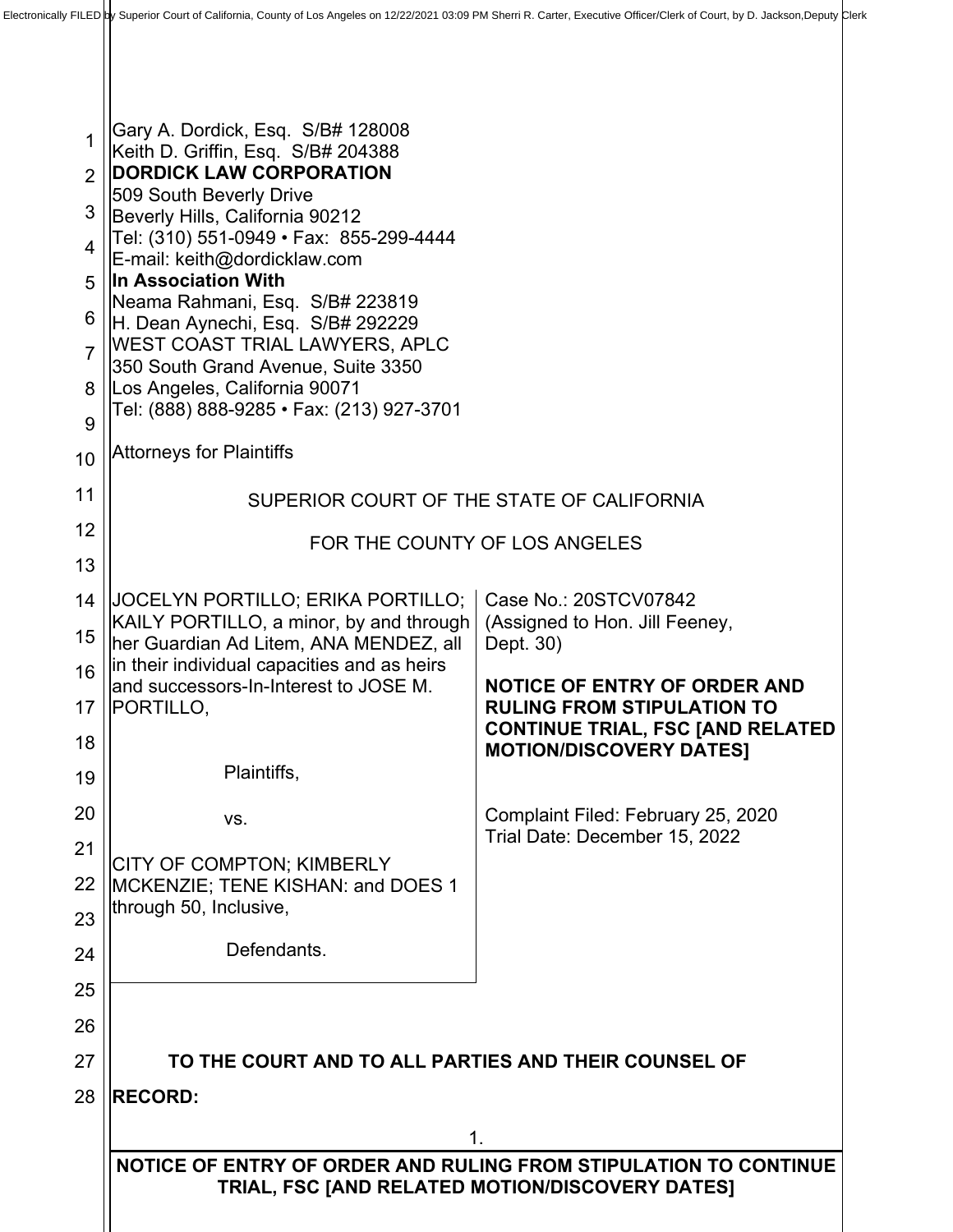| 1              | PLEASE TAKE NOTICE that on December 15, 2021, Defendant filed a                                                     |  |  |
|----------------|---------------------------------------------------------------------------------------------------------------------|--|--|
| 2              | [PROPOSED] Order and Stipulation to Continue Trial, FSC [AND RELATED                                                |  |  |
| 3              | MOTION/DISCOVERY DATES] Personal Injury Courts Only (Central District) executed                                     |  |  |
| 4              | by counsel for Plaintiff and Defendants.                                                                            |  |  |
| 5              | After reviewing the [PROPOSED] Order and Stipulation to Continue Trial, FSC,                                        |  |  |
| 6              | the Court issued its order as follows:                                                                              |  |  |
| $\overline{7}$ | The Final Status Conference is continued from January 11, 2022 to<br>$1_{-}$                                        |  |  |
| 8              | December 1, 2022 at 10:00 a.m. in Dept. 30;                                                                         |  |  |
| 9              | The Trial is continued from January 25, 2022 to December 15, 2022 at<br>2.                                          |  |  |
| 10             | 8:30 a.m. in Dept. 30;                                                                                              |  |  |
| 11             | All discovery and motion cut-off dates will be based upon the new trial<br>3.                                       |  |  |
| 12             | date.                                                                                                               |  |  |
| 13             | Plaintiff was ordered to give notice.<br>4.                                                                         |  |  |
| 14             | Plaintiff attaches hereto as "Exhibit A", a true and correct copy of the Court's                                    |  |  |
| 15             | Order and Stipulation to Continue Trial, FSC, the Court.                                                            |  |  |
| 16             |                                                                                                                     |  |  |
| 17             | DATED: December 22, 2021<br><b>DORDICK LAW CORPORATION</b>                                                          |  |  |
| 18             | 128/8                                                                                                               |  |  |
| 19             | By:                                                                                                                 |  |  |
| 20             | Gary A. Dordick, Esq.<br>Keith D. Griffin, Esq.                                                                     |  |  |
| 21             | <b>Attorneys for Plaintiffs</b>                                                                                     |  |  |
| 22             |                                                                                                                     |  |  |
| 23             |                                                                                                                     |  |  |
| 24             |                                                                                                                     |  |  |
| 25             |                                                                                                                     |  |  |
| 26             |                                                                                                                     |  |  |
| 27             |                                                                                                                     |  |  |
| 28             |                                                                                                                     |  |  |
|                | 2.                                                                                                                  |  |  |
|                | NOTICE OF ENTRY OF ORDER AND RULING FROM STIPULATION TO CONTINUE<br>TRIAL, FSC [AND RELATED MOTION/DISCOVERY DATES] |  |  |
|                |                                                                                                                     |  |  |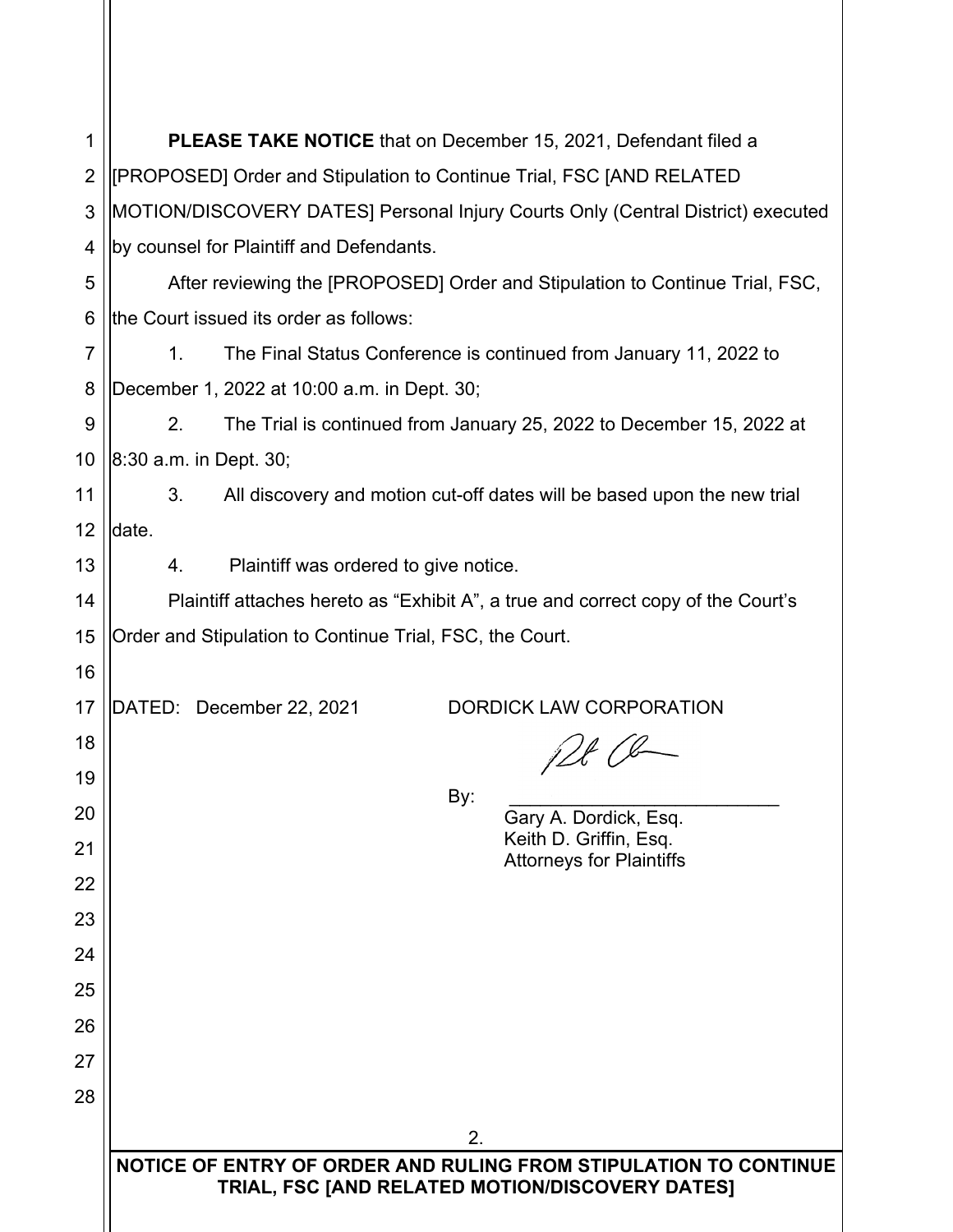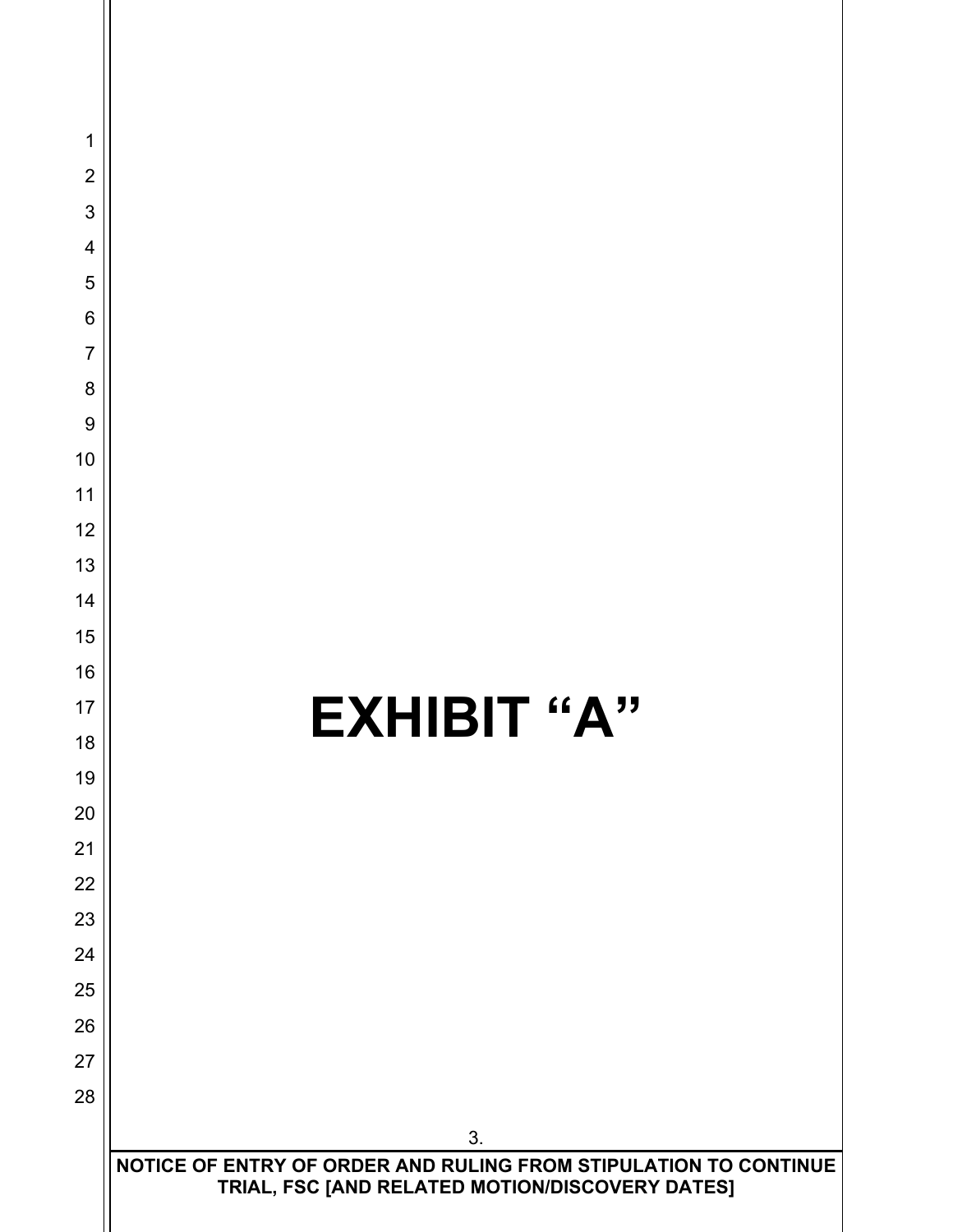|                         | NAME AND ADDRESS OF ATTORN EY OR PARTY WITHOUT ATTORNEY:                                                                                              | <b>STATE BAR NUMBER</b>                             |                                                      |  |
|-------------------------|-------------------------------------------------------------------------------------------------------------------------------------------------------|-----------------------------------------------------|------------------------------------------------------|--|
| ā                       | Haleh R. Jenkins                                                                                                                                      |                                                     | Reserved for Clerk's File Stamp                      |  |
| 09:34                   | Lewis Brisbois Bisgaard & Smith LLP                                                                                                                   | 185482                                              |                                                      |  |
|                         | 650 Town Center Drive, Suite 1400                                                                                                                     |                                                     |                                                      |  |
|                         | Costa Mesa, CA 92626                                                                                                                                  |                                                     |                                                      |  |
| 12/15/2021              | TELEPHONE NO.: 714.545.9200                                                                                                                           | FAX NO.: 714.850.1030                               | FILED                                                |  |
|                         | E-MAIL ADDRESS: Haleh.Jenkins@lewisbrisbois.com                                                                                                       |                                                     | Superior Court of California                         |  |
|                         | ATTORNEY FOR (Name): Defendants City of Compton and Kimberly McKenzie                                                                                 |                                                     | County of Los Angeles                                |  |
|                         | SUPERIOR COURT OF CALIFORNIA, COUNTY OF LOS ANGELES                                                                                                   |                                                     | 12/15/2021                                           |  |
|                         | <b>COURTHOUSE ADDRESS:</b>                                                                                                                            |                                                     | Sherri R. Carter, Executive Officer / Clerk of Court |  |
|                         | Spring Street Courthouse, 312 N. Spring Street, Los Angeles, CA 90012                                                                                 |                                                     | D. Beltran<br>By:<br>Deputy                          |  |
|                         | PLAINTIFF:                                                                                                                                            |                                                     |                                                      |  |
|                         | Jocelyn Portillo; Erika Portillo; et al.                                                                                                              |                                                     |                                                      |  |
|                         | DEFENDANT:                                                                                                                                            |                                                     |                                                      |  |
|                         | City of Compton, et al.                                                                                                                               |                                                     |                                                      |  |
|                         | <b>TPROPOSED]</b> ORDER AND STIPULATION TO CONTINUE TRIAL,                                                                                            |                                                     | <b>CASE NUMBER:</b><br>20STCV07842                   |  |
|                         | <b>FSC [AND RELATED MOTION/DISCOVERY DATES]</b>                                                                                                       |                                                     |                                                      |  |
|                         | PERSONAL INJURY COURTS ONLY (CENTRAL DISTRICT)                                                                                                        |                                                     |                                                      |  |
| Electronically Received |                                                                                                                                                       |                                                     |                                                      |  |
|                         | Date complaint filed: February 25, 2021                                                                                                               |                                                     |                                                      |  |
|                         |                                                                                                                                                       |                                                     |                                                      |  |
|                         | In this matter pending in Department $\Box$ 27, $\Box$ 28, $\boxtimes$ 29, $\Box$ 30, $\Box$ 31, $\Box$ 32 all parties stipulate to continue/advance: |                                                     | FGEFIEDGEGG                                          |  |
|                         | (a) The current trial date from January 25, 2022                                                                                                      | to March 29, 2022                                   | at 8:30 a.m.;                                        |  |
|                         | Date                                                                                                                                                  | Date                                                |                                                      |  |
|                         | (b) The Final Status Conference from January 11, 2022                                                                                                 | <u>to M<del>arch 17, 2022</del></u>                 | at 10:00 a.m. [eight court days                      |  |
|                         | Date                                                                                                                                                  | FGBEFEDGEGG<br>Date                                 |                                                      |  |
|                         | before trial];                                                                                                                                        |                                                     |                                                      |  |
|                         | AND;                                                                                                                                                  |                                                     |                                                      |  |
|                         | (c) That all discovery and motion cut-offs dates $\boxtimes$ will $\Box$ will not be based upon new trial date.                                       |                                                     |                                                      |  |
|                         | (d) No more than two (2) trial continuances may be approved by stipulation; the first for a maximum of 120 days,                                      |                                                     |                                                      |  |
|                         | and the second for a maximum of 60 days. Any stipulated request for continuance which would result in a                                               |                                                     |                                                      |  |
|                         | trial date that is more than 24 months from the date of filing of the complaint requires judicial approval by way                                     |                                                     |                                                      |  |
|                         | of a court order. This is the second                                                                                                                  | continuance.                                        |                                                      |  |
|                         |                                                                                                                                                       |                                                     | <b>COUNSEL FOR DEFENDANT:</b>                        |  |
|                         | <b>COUNSEL FOR PLAINTIFF:</b>                                                                                                                         |                                                     |                                                      |  |
|                         |                                                                                                                                                       |                                                     |                                                      |  |
|                         | Signature                                                                                                                                             |                                                     | Signature                                            |  |
|                         | Keith D. Griffin - 12/14/21                                                                                                                           | Haleh R. Jenkins - 12/7/21                          |                                                      |  |
|                         | Name/Date (print)                                                                                                                                     |                                                     | Name/Date (print)                                    |  |
|                         |                                                                                                                                                       |                                                     |                                                      |  |
|                         | Signature                                                                                                                                             |                                                     |                                                      |  |
|                         | H. Dean Aynechi - 12/14 /21                                                                                                                           |                                                     | Signature                                            |  |
|                         | Name/Date (print)                                                                                                                                     |                                                     |                                                      |  |
|                         |                                                                                                                                                       |                                                     | ne/Date (pri                                         |  |
|                         | IT IS SO ORDERED. Plaintiff shall give notice.                                                                                                        |                                                     |                                                      |  |
|                         | 12/17/2021                                                                                                                                            |                                                     |                                                      |  |
|                         | <b>Date</b>                                                                                                                                           |                                                     | <b>Hedicial Officer</b>                              |  |
|                         | LASC CIV CTRL-242 Rev. 09/21                                                                                                                          | <b>[PROPOSED]</b> ORDER AND STIPULATION TO CONTINUE | Page 1 of 1                                          |  |
|                         | For Optional Use                                                                                                                                      | TRIAL, FSC [AND RELATED MOTION/DISCOVERY            |                                                      |  |
|                         |                                                                                                                                                       | DATES] PERSONAL INJURY COURTS ONLY                  |                                                      |  |
|                         |                                                                                                                                                       | (CENTRAL DISTRICT)                                  |                                                      |  |
|                         |                                                                                                                                                       |                                                     |                                                      |  |
|                         |                                                                                                                                                       |                                                     |                                                      |  |

American LegalNet, Inc.<br>www.FormsWorkFlow.com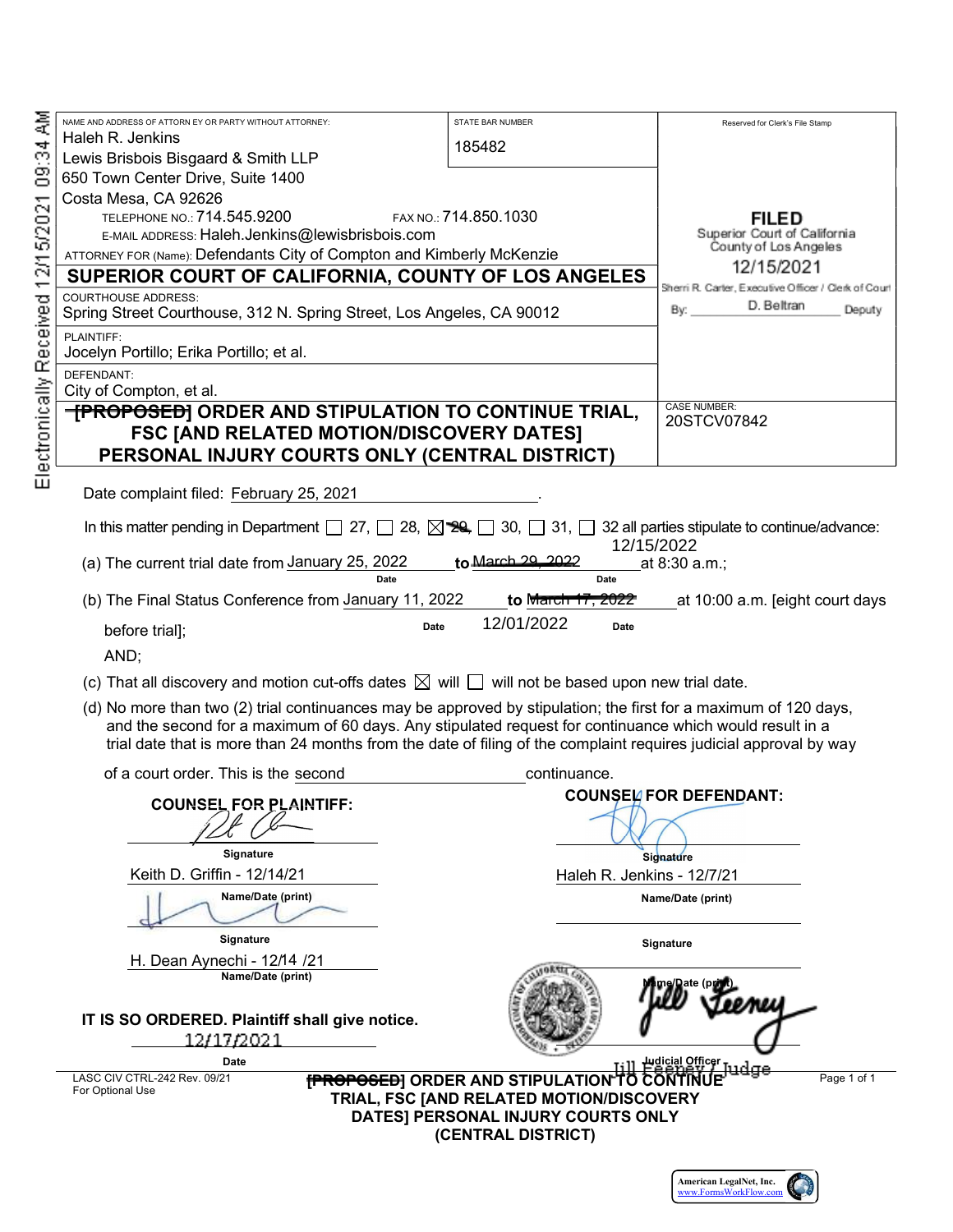| 1                                | <b>PROOF OF SERVICE</b>                                                                                                                                                                                                                                                                                                                                                                                                                                |  |  |  |  |
|----------------------------------|--------------------------------------------------------------------------------------------------------------------------------------------------------------------------------------------------------------------------------------------------------------------------------------------------------------------------------------------------------------------------------------------------------------------------------------------------------|--|--|--|--|
| $\overline{2}$                   | <b>STATE OF CALIFORNIA</b>                                                                                                                                                                                                                                                                                                                                                                                                                             |  |  |  |  |
| 3<br>$\overline{4}$              | SS.<br>COUNTY OF LOS ANGELES                                                                                                                                                                                                                                                                                                                                                                                                                           |  |  |  |  |
| 5                                | I am employed in the County of Los Angeles, State of California. I am over the                                                                                                                                                                                                                                                                                                                                                                         |  |  |  |  |
| 6<br>7                           | age of 18 and not a party to the within action; my business address is: 1122 WILSHIRE<br>BLVD., LOS ANGELES, CA 90017.                                                                                                                                                                                                                                                                                                                                 |  |  |  |  |
| 8<br>9<br>10                     | On December 22, 2021, I served the foregoing documents <b>NOTICE OF ENTRY</b><br>OF ORDER AND RULING FROM STIPULATION TO CONTINUE TRIAL, FSC [AND<br><b>RELATED MOTION/DISCOVERY DATES]</b> on all parties in this action by placing a true<br>copy thereof enclosed in sealed envelopes addressed as follows.                                                                                                                                         |  |  |  |  |
| 11                               | [SEE ATTACHED SERVICE LIST]                                                                                                                                                                                                                                                                                                                                                                                                                            |  |  |  |  |
| 12<br>13<br>14                   | BY UNITED STATES MAIL. I enclosed the documents in a sealed<br>envelope or package addressed to the persons at the addresses listed<br>below and                                                                                                                                                                                                                                                                                                       |  |  |  |  |
| 15                               | deposited the sealed envelope with the United States Postal<br>( )<br>Service with postage fully prepaid.                                                                                                                                                                                                                                                                                                                                              |  |  |  |  |
| 16<br>17<br>18<br>19<br>20<br>21 | placed the envelope for collection and mailing, following our<br>( )<br>ordinary business practices. I am readily familiar with this<br>business's practice for collecting and processing correspondence<br>for mailing. On the same day that correspondence is placed for<br>collection and mailing, it is deposited in the ordinary course of<br>business with the United States Postal Service, in a sealed<br>envelope with postage fully prepaid. |  |  |  |  |
| 22                               | I am employed in the county where the mailing occurred. The envelope or<br>package was placed in the mail at Los Angeles, California.                                                                                                                                                                                                                                                                                                                  |  |  |  |  |
| 23<br>24<br>25<br>26             | BY OVERNIGHT DELIVERY. I enclosed the documents in an envelope or<br>package provided by an overnight delivery carrier and addressed to the<br>persons listed in the attached service list. I placed the envelope or<br>package for collection and overnight delivery at an office or a regularly<br>utilized drop box of the overnight delivery carrier.                                                                                              |  |  |  |  |
| 27<br>28                         | BY MESSENGER SERVICE. I placed the documents in an envelope or<br>package addressed to the persons at the addresses listed in the attached<br>service list and providing them to a messenger service for service.                                                                                                                                                                                                                                      |  |  |  |  |
|                                  | 4.<br>NOTICE OF ENTRY OF ORDER AND RULING FROM STIPULATION TO CONTINUE                                                                                                                                                                                                                                                                                                                                                                                 |  |  |  |  |
|                                  | TRIAL, FSC [AND RELATED MOTION/DISCOVERY DATES]                                                                                                                                                                                                                                                                                                                                                                                                        |  |  |  |  |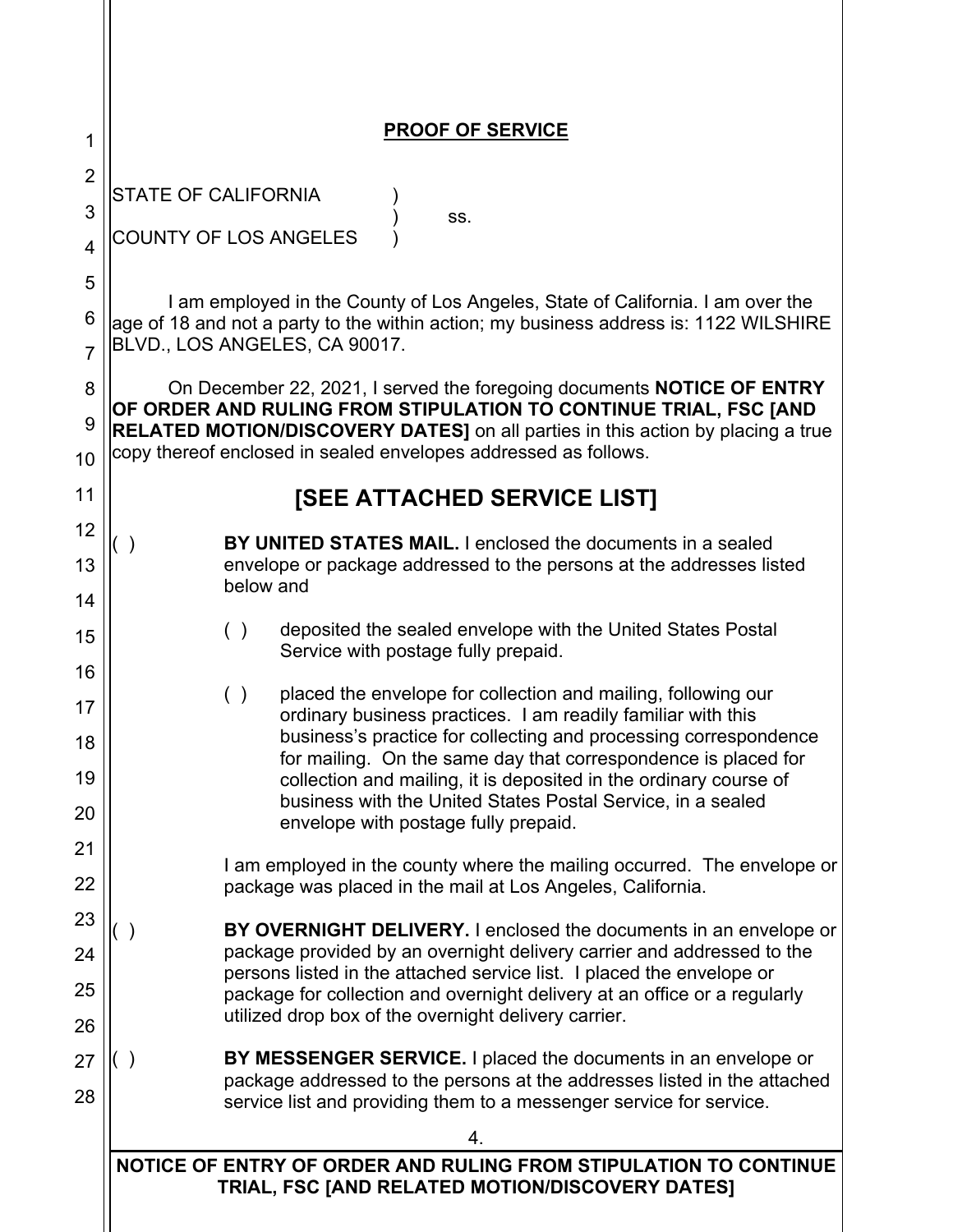| 1<br>$\overline{2}$ | <b>BY PERSONAL SERVICE.</b> I caused such documents to be delivered<br>( )<br>personally delivered to the persons addresses listed below.                                                                                   |  |  |  |  |
|---------------------|-----------------------------------------------------------------------------------------------------------------------------------------------------------------------------------------------------------------------------|--|--|--|--|
| 3                   | For a party represented by an attorney, delivery was made to the<br>( )                                                                                                                                                     |  |  |  |  |
| 4                   | attorney or at the attorney's office by leaving the documents, in an<br>envelope or package clearly labeled to identify the attorney being                                                                                  |  |  |  |  |
| 5<br>6              | served, with a receptionist or an individual in charge of the office,<br>between normal business hours.                                                                                                                     |  |  |  |  |
| 7<br>8              | For a party, delivery was made to the party or by leaving the<br>( )<br>documents at the party's residence with some person not younger<br>than 18 years of age between normal business hours.                              |  |  |  |  |
|                     |                                                                                                                                                                                                                             |  |  |  |  |
| 9<br>10             | BY FAX TRANSMISSION. I caused all of the pages of the above entitled<br>document to be sent to the recipients noted on the attached service list via<br>electronic transfer (FAX) at the respective FAX numbers pursuant to |  |  |  |  |
| 11                  | C.C.P. §1013(e) from DORDICK LAW CORPORATION on the date set<br>forth above. The machine I used complied with California Rules of Court,                                                                                    |  |  |  |  |
| 12                  | Rule $2.306(h)(3)$ and no error was reported by the machine.                                                                                                                                                                |  |  |  |  |
| 13                  | BY ELECTRONIC SERVICE [E-MAIL] I caused the documents to be sent<br>$(\mathsf{X})$                                                                                                                                          |  |  |  |  |
| 14                  | to the persons at the electronic notification addresses listed in the<br>attached service list. I did not receive, within a reasonable time after the                                                                       |  |  |  |  |
| 15                  | transmission, any electronic message or other indication that the                                                                                                                                                           |  |  |  |  |
| 16                  | transmission was unsuccessful.                                                                                                                                                                                              |  |  |  |  |
| 17                  | Executed on December 22, 2021, at Los Angeles, California.                                                                                                                                                                  |  |  |  |  |
| 18<br>19            | I declare under penalty of perjury under the laws of the State of California that<br>the above is true and correct.                                                                                                         |  |  |  |  |
| 20                  |                                                                                                                                                                                                                             |  |  |  |  |
| 21                  |                                                                                                                                                                                                                             |  |  |  |  |
| 22                  |                                                                                                                                                                                                                             |  |  |  |  |
| 23                  | <b>CRISTINA REYNOSA</b>                                                                                                                                                                                                     |  |  |  |  |
| 24                  |                                                                                                                                                                                                                             |  |  |  |  |
| 25                  |                                                                                                                                                                                                                             |  |  |  |  |
| 26                  |                                                                                                                                                                                                                             |  |  |  |  |
| 27                  |                                                                                                                                                                                                                             |  |  |  |  |
| 28                  |                                                                                                                                                                                                                             |  |  |  |  |
|                     | 5.                                                                                                                                                                                                                          |  |  |  |  |
|                     | NOTICE OF ENTRY OF ORDER AND RULING FROM STIPULATION TO CONTINUE                                                                                                                                                            |  |  |  |  |
|                     | TRIAL, FSC [AND RELATED MOTION/DISCOVERY DATES]                                                                                                                                                                             |  |  |  |  |